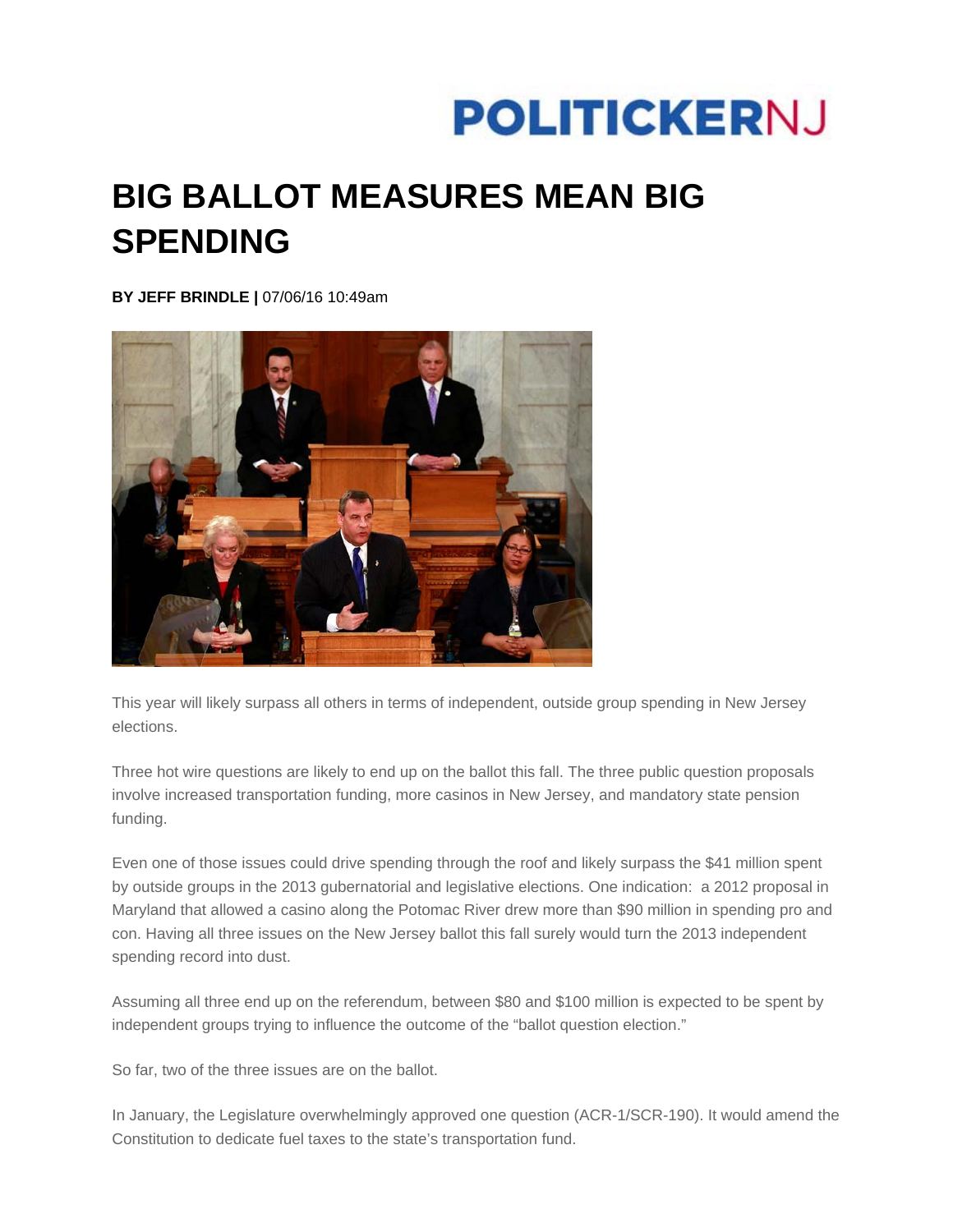In March, the Legislature approved legislation (SCR-1/ACR-1) that put another major ballot question on the fall referendum- whether to allow casinos in North Jersey.

A third proposed New Jersey ballot question (ACR-109/SCR-2) would amend the state Constitution to require full funding of state pensions. It passed the Assembly in June and is expected to face a Senate vote when the upper house reconvenes August 1.

Any ballot question eligible for the referendum this year must be passed by both houses 90 days before the November 8 election, or by August 10.

Heavy spending on ballot questions this year will set the stage for a barrage of outside spending during the 2017 gubernatorial and legislative contest.

Already over \$10 million has been raised by Super PACs and other groups supporting potential gubernatorial candidates.

Unless legislation is enacted to curb the influence of these groups, the electoral landscape as historically known will assume an entirely new shape by 2020.

Strengthening the parties, disclosure by independent groups, and reforming pay-to-play represents the best way for this Hobbesian politics of unaccountable Super PACs to be controlled.

James Madison, in Federalist Paper Number Ten, noted that there was no cure for faction in a representative democracy.

Madison added, however, that in a large republic as established by the Constitution, faction can be controlled.

Likewise, barring the elimination of free speech, which is not an option, independent, outside organizations' spending cannot be cured.

Through intelligent legislative change, though, it can be controlled.

By virtue of emerging bipartisan legislative interest in the Legislature, the opportunity to control, indeed even offset, independent, outside group activity may well be presenting itself.

Republican Minority Leader Jon Bramnick (21st Legislative District) and Democratic Assemblyman Troy Singleton (7<sup>th</sup> Legislative District) have taken the lead in individually sponsoring legislation that strengthens the parties, requires registration and disclosure by independent groups, and reforms pay-toplay.

Bill number A-3639, introduced by Minority Leader Bramnick, comprehensively makes these changes. Assemblyman Singleton has sponsored separate bills, A-3902 and A-3903 to bring about these reforms.